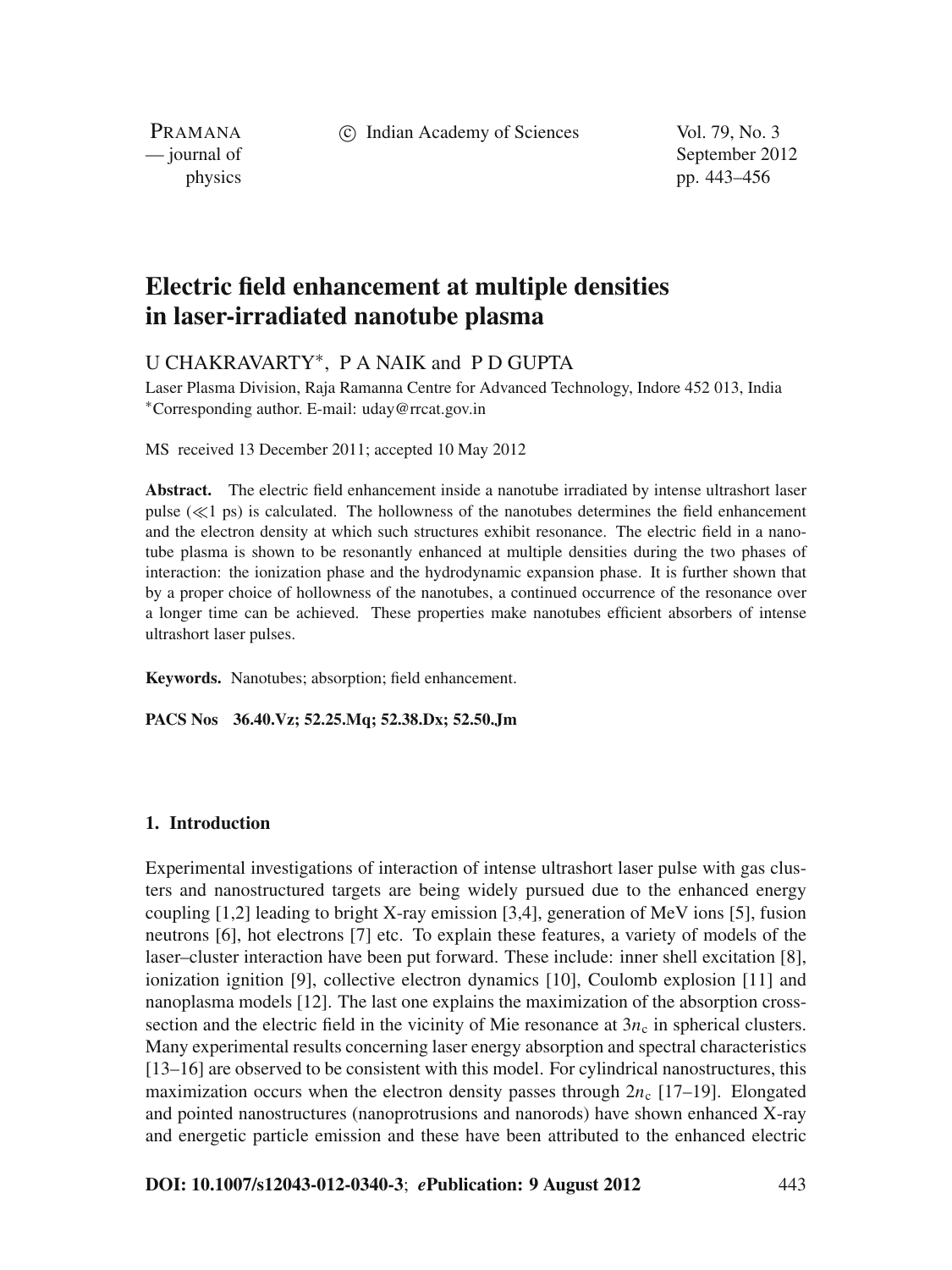field at the tip, also referred to as the 'lightning rod effect' [20–22]. It is desirable to design a nanotarget with a geometry which will enable even higher field enhancement when irradiated by ultrashort laser pulses for efficient X-ray and energetic particle generation. Unfortunately, the field enhancement in nanostructures discussed above is limited by their geometry and dielectric properties. Although the field is resonantly enhanced at Mie resonance in spherical clusters and nanorods at  $3n_c$  and  $2n_c$  respectively during the ionization and expansion phase, this resonance is at a density much lower than the solid density and also the resonance condition is short-lived (∼ a few fs) [12,23]. Even more importantly, as the high density laser-heated cluster plasma expands, the electric field inside the cluster is shielded, i.e. the field inside the cluster is actually less than the applied laser field strength, and the field enhancement occurs only when the electron density is near to the resonance condition [12,18,19]. Further, a lower resonance electron density requires the laser-heated cluster to expand sufficiently long for the electron density to decrease and approach the resonance condition. This time required is typically  $\sim$ 100 fs to 1 ps [13,24–27]. For ultrashort pulses of duration <100 fs, the clusters do not expand enough during the laser pulse to reach resonance at the peak of the pulse [13,27]. For maximum absorption and X-ray generation, it is therefore desirable that the resonance condition is met at the peak of the ultrashort laser pulse [13,24,25,27]. To meet this requirement, the laser pulse is generally stretched and there exists an optimum pulse duration for a given size of the cluster [13,23,24,27]. However, stretching of the pulse is not very desirable since it compromises the laser intensity as well as the duration of the resultant X-ray emission. In the light of the above facts, it would be ideal to have a structure that has resonance density close to the solid density, which will result in more absorption, electron generation and X-ray emission, as now more electrons would interact with the enhanced field. Moreover, a high resonance density means the resonance condition can be met even for pulses shorter than 100 fs, since now the nanostructure does not have to expand much to reach the resonance condition. It is further desirable that the chosen nanostructure has an extended resonance in time, so that the field enhancement continues during most of the entire hydrodynamic evolution.

Although a target with the above-mentioned features will be highly desirable, little work has been done for designing such nanostructure targets. Nevertheless, recently, some other kinds of nanostructures have been used for laser–matter interaction studies, especially ones which have hollow structures [28–35]. They show efficient high X-ray generation and hot electron generation, but their resonance densities have not been reported [28–35]. To name a few, the hollow nanotargets that have been used for experiments with intense short pulses are: fullerene [28], nanohole alumina [29], foam [30], nanobrush [31], carbon nanotubes (CNTs) [32,33] etc. The enhanced field and surface currents in hollow structures are believed to support hot electron generation and transport [31–35] necessary for fast ignition scheme in inertial confinement fusion, and also for efficient X-ray generation. The electric field enhancement in the nanostuctures makes the effective laser intensity on the target very high. Consequently, it leads to X-ray yield enhancement that is proportional to the rescaled enhanced intensity [36]. In the class of hollow targets, CNTs are very attractive for ultrashort laser–plasma interaction [32–34] as they can be easily produced in bulk quantities with controllable inner and outer diameters [37]. To understand the reason for the X-ray enhancement from nanotubes (as reported in refs [19,32,33]), it is necessary to investigate the effect of the hollow structure on the field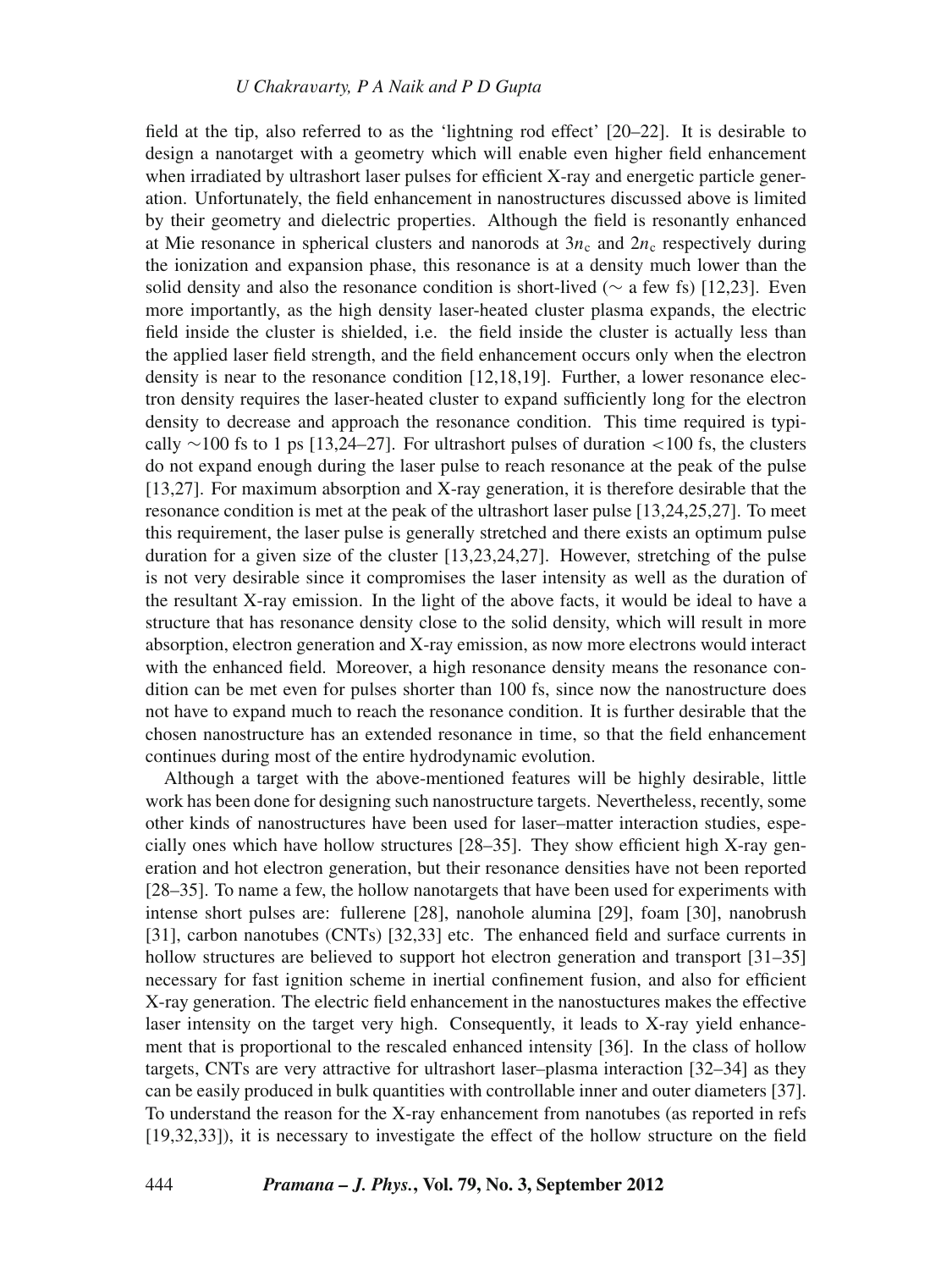enhancement and to determine the optimum geometric parameters of the nanotubes for efficient absorption of ultrashort laser pulses  $(\ll 1 \text{ ps})$ .

In this paper, we calculate the electric field enhancement within a nanotube plasma, and find out the plasma density at which the field enhancement occurs. We find that nanotube has resonance density higher than a nanorod and it can even be tuned to be close to the solid density. Therefore, hollow structure helps in overcoming the limitation of a solid cluster or a nanorod whose resonance densities are much smaller than the solid density. Moreover, it is observed that instead of a single resonance density (e.g.  $3n_c$  in spherical clusters [12] or  $2n_c$  in a solid nanocylinder [17–19]), a nanotube shows field enhancement at two densities:

$$
n_{\rm H} = \frac{2n_{\rm c}}{1 - (a/b)}
$$
 and  $n_{\rm L} = \frac{2n_{\rm c}}{1 + (a/b)}$ ,

where *a* and *b* are the instantaneous inner and outer radii. The high-density resonance  $(n<sub>H</sub>)$  occurs at a progressively higher density as one chooses nanotubes of increasing degree of hollowness (*a*/*b*). Multiple resonances can occur in hollow nanostructures during the ionization and hydrodynamic expansion phases. Another interesting feature arises from the fact that in an expanding heated nanotube, the plasma density as well as high resonance density  $(n_H)$  decrease with time. Simultaneous decrease in these two densities for nanotubes of certain degree of hollowness may allow continued occurrence of resonance for a much longer time.

## **2. Theoretical calculations**

The interaction of ultrashort laser pulses with spherical clusters and nanorods is calculated by considering it as a nanoplasma [12–14,19,38]. The nanoplasma model follows a linear dielectric approach for nanoparticle interacting with intense pulse irradiation (typically  $>10^{14}$  W/cm<sup>2</sup>) [18,19,33,36]. For such a consideration, the general picture of a cluster interacting with the intense laser pulse is as follows. The laser-irradiated cluster ionizes instantaneously turning into a plasma ball at near solid density. The ion core, being massive, is stationary and the electron cloud oscillates (electrostatic oscillations) about the fixed ion core under the effect of laser field [39]. The cluster dipole moment and the internal electric field can be easily evaluated under the quasistatic approximation (the cluster size being much smaller than the incident laser wavelength) [12,36,39]. To obtain the cluster dipole moment, the displacement of the electron cloud with respect to the fixed ion core is found [39] and the internal electric field of clusters can also be derived. In another method, one solves the Laplace equation [12,18,19,36] taking the Drude dielectric function and Mie theory in dipole limit to obtain the resonance condition and the internal electric field distribution.

We now proceed on similar lines to calculate the electric field inside a laser-irradiated hydrodynamically evolving nanotube. Consider a nanotube with inner and outer radii *a*<sub>0</sub> and *b*<sub>0</sub> in an applied laser field of strength  $E_L$  ( $E_L = (\hat{x}/2)(Ee^{i\omega t} + c.c.)$ ). Let the laser field be oriented perpendicular to the axis of the nanotube. A field applied on a nanotube at any arbitrary direction has two components: one parallel to the axis and the other perpendicular to the axis. The component of the electric field applied parallel to the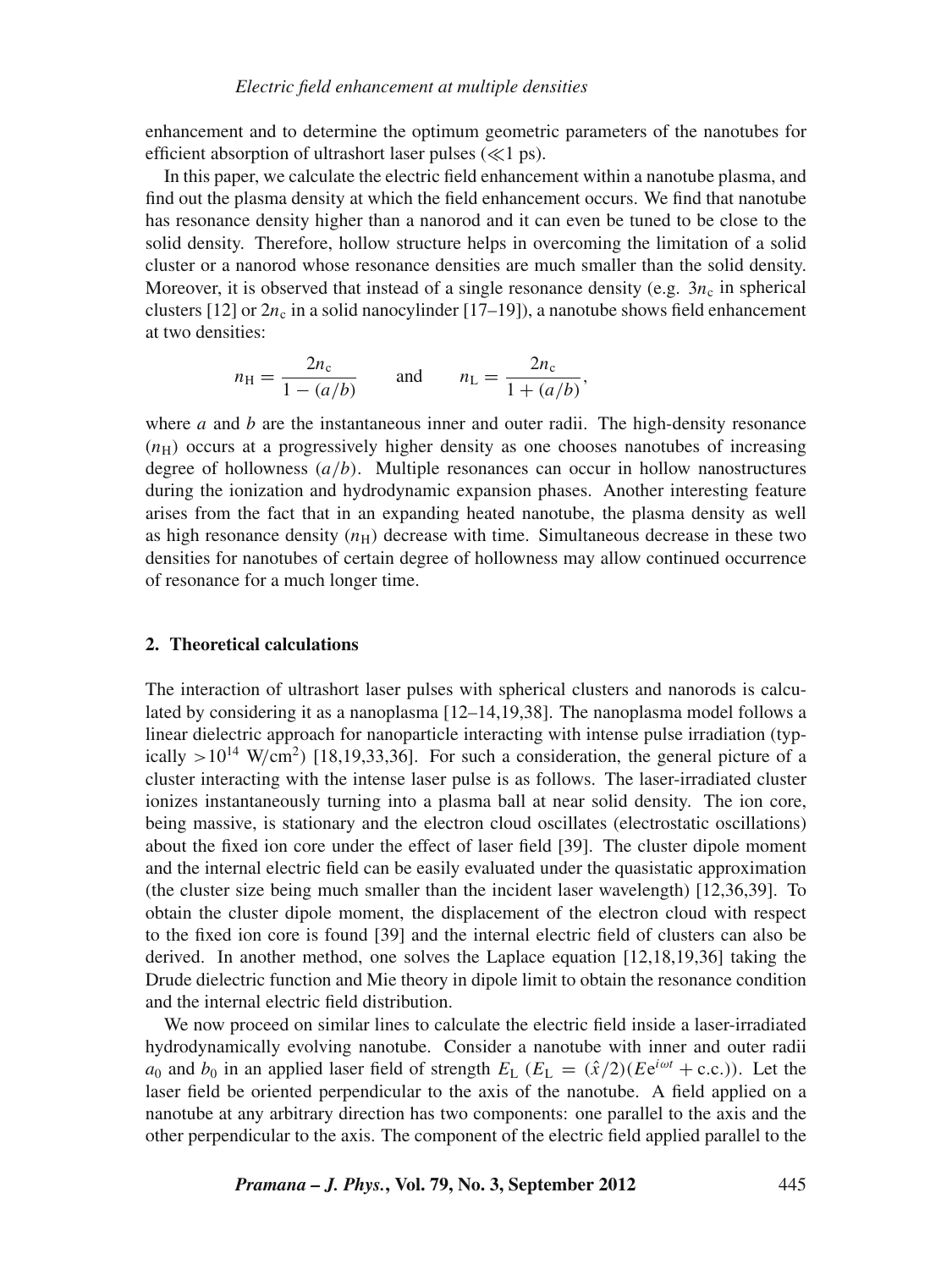nanotube axis is not enhanced [17–19]. The enhancement in the perpendicular component depends on the geometric and dielectric parameters of the nanotube.

Laser–nanotube interaction can be studied in two phases: the first is the ionization phase and the second is the hydrodynamic expansion phase. In the ionization phase, at the onset of the interaction of the nanotube with intense ultarshort laser pulse, there is plasma formation (the threshold of plasma formation is typically  $10^{14}$  W/cm<sup>2</sup> for 100 fs pulse for planar solid and nanostructures [40]) which is crossed near the foot of the intense pulse. Therefore, the dielectric constant of the nanotubes instantaneously modifies and becomes metal-like or plasma-like because of the generation of free electrons [41,42]. The subsequent pulse further ionizes the nanostructure by optical field ionization and tunnel ionization, leading to the creation of a solid density plasma of density  $n_0$  [12,13,19]. In the ionization phase, the geometry of the nanotubes is almost preserved during the interaction of the intense short pulse with the nanotubes since the temperature rise is not enough to cause sufficient hydrodynamic expansion for the structure to get modified in such short time-scales [12,18,19,26]. The expansion of the nanotubes is thus expected to be extremely slow during the ionization phase at the beginning of interaction and subsequently the temperature rises very quickly due to collisional absorption and maximum electron density is achieved near the peak of the pulse [12,26]. In the hydrodynamic expansion phase, the energy absorption and the consequent sharp rise of the plasma temperature causes the expansion of the nanoplasma, and the electron density of the cluster starts to decrease monotonically [12,26]. Since the plasma expansion takes place along the density gradient, the inner radius starts decreasing while the outer radius increases. Therefore, the expansion leads to the modification of the inner and outer radii to some instantaneous value *a* and *b*. It must be noted that during the ionization phase, the electron density increases monotonically (under the assumption that target geometry and inner and outer radii remain fixed). On the other hand, when the nanotube expands in the hydrodynamic expansion phase [23,38], the electron density decreases monotonically (under the assumption that no further ionization or recombination takes place) [13,19]. This modifies the dielectric constant ( $\varepsilon = 1 - n_e/n_c$ ) of the nanotube plasma [13,19,20] during both the phases of interaction. Here  $n_e$  is the instantaneous electron density and  $n_c$  is the critical density for the laser.

Similar to a nanocluster or a nanorod, the electric field inside the hollow nanotube is calculated using the Laplace equation  $\nabla^2 V = 0$  solved under the above-mentioned quasistatic approximation, where the outer radius considered is much smaller than the applied laser wavelength (i.e.  $b \ll \lambda$ ). Solving this equation, one finds the dependence of the electric field in the nanotube on the instantaneous values of  $a, b, \varepsilon$  and  $E_L$ . Expanding in cylindrical coordinates and neglecting the *Z* variation (as the length of the cylinder is much larger compared to its outer diameter), the general solution is

$$
V = K + \ln r + \sum_{n=1}^{\infty} \left( A_n r^n + B_n r^{-n} \right) \cos n\theta + \left( C_n r^n + D_n r^{-n} \right) \sin n\theta. \tag{1}
$$

Applying appropriate boundary conditions, the potential can be shown to be

$$
V_{I} = A_{1}r\cos\theta, \qquad \text{for} \quad r \le a \text{ (Region I)}
$$
 (2)

446 *Pramana – J. Phys.***, Vol. 79, No. 3, September 2012**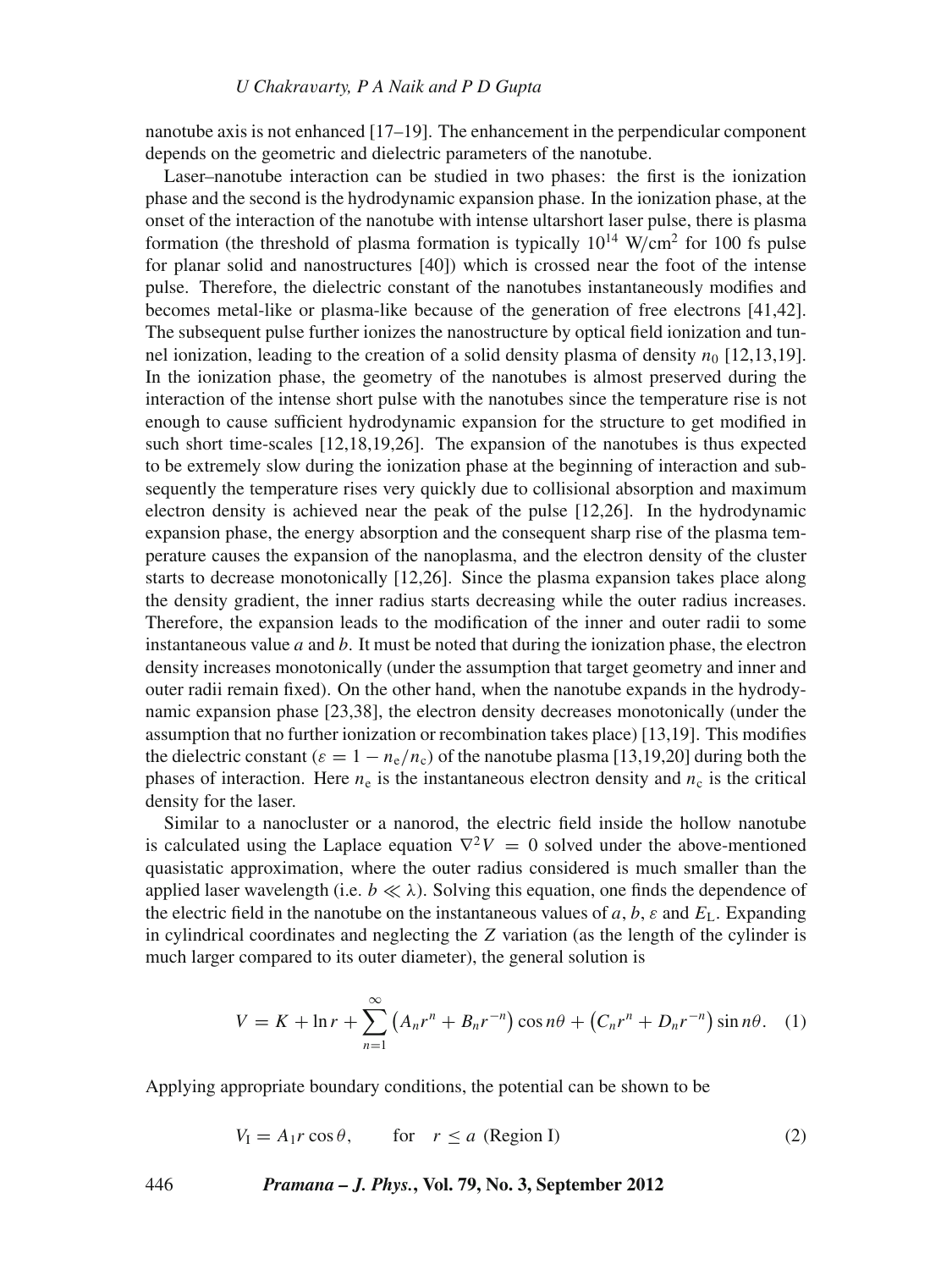*Electric field enhancement at multiple densities*

$$
V_{II} = \left(A_2r + \frac{B_2}{r}\right)\cos\theta, \qquad \text{for} \quad a \le r \le b \text{ (Region II)}
$$
 (3)

$$
V_{\text{III}} = -E_{\text{L}}r\cos\theta + \frac{B_3}{r}\cos\theta, \qquad \text{for} \quad r \ge b \text{ (Region III)}.
$$
 (4)

Using the continuity of  $D_n$ ,  $E_t$  and potential *V*, one gets the four unknowns  $A_1$ ,  $A_2$ ,  $B_2$ ,  $B_3$  (all other  $A_i$ ,  $B_i$  being zero) in terms of *a*, *b* and *ε* as

$$
A_1 = \frac{-4E_L\varepsilon}{(\varepsilon + 1)^2 - (a/b)^2 (\varepsilon - 1)^2},
$$
 (5a)

$$
A_2 = \frac{-2E_L(\varepsilon + 1)}{(\varepsilon + 1)^2 - (a/b)^2 (\varepsilon - 1)^2},
$$
\n(5b)

$$
B_2 = \frac{-2E_{\rm L}a^2(\varepsilon - 1)}{(\varepsilon + 1)^2 - (a/b)^2(\varepsilon - 1)^2},\tag{5c}
$$

$$
B_3 = \frac{E_L b^2 \left(1 - \left(a^2/b^2\right)\right) \left(\varepsilon^2 - 1\right)}{\left(\varepsilon + 1\right)^2 - \left(a/b\right)^2 \left(\varepsilon - 1\right)^2}.
$$
\n(5d)

The radial and azimuthal components of the electric field ( $E_r = -\partial V/\partial r$  and  $E_\theta =$  $-(1/r)(\partial V/\partial \theta)$ ) in the three regions can be derived from eqs (2), (3) and (4). The magnitudes of electric field  $(\sqrt{E_r^2 + E_\theta^2})$  in these three regions are thus given by

$$
E_{\rm I} = A_{\rm I},\tag{6a}
$$

$$
E_{\rm II} = \sqrt{A_2^2 + \frac{B_2^2}{r^4} - \frac{2A_2B_2}{r^2} \cos 2\theta},
$$
 (6b)

$$
E_{\rm III} = \sqrt{E_{\rm L}^2 + \frac{B_3^2}{r^4} + \frac{2E_{\rm L}B_3}{r^2}\cos 2\theta}.
$$
 (6c)

We now calculate the electric field enhancement in laser-irradiated nanotube plasma. In Region I, the electric field is given by eq. (6a), and it is independent of r and  $\theta$ . For Region II, one may define the root mean square (rms) electric field enhancement by taking the spatial average of the magnitude of field enhancement as

$$
\langle E_{\rm II}/E_{\rm L}\rangle = \frac{1}{\pi \left(b^2 - a^2\right)} \sqrt{\int_0^{2\pi} \int_a^b \left(\frac{E_{\rm II}}{E_{\rm L}}\right)^2 r \, dr \, d\theta},\tag{7a}
$$

*Pramana – J. Phys.***, Vol. 79, No. 3, September 2012** 447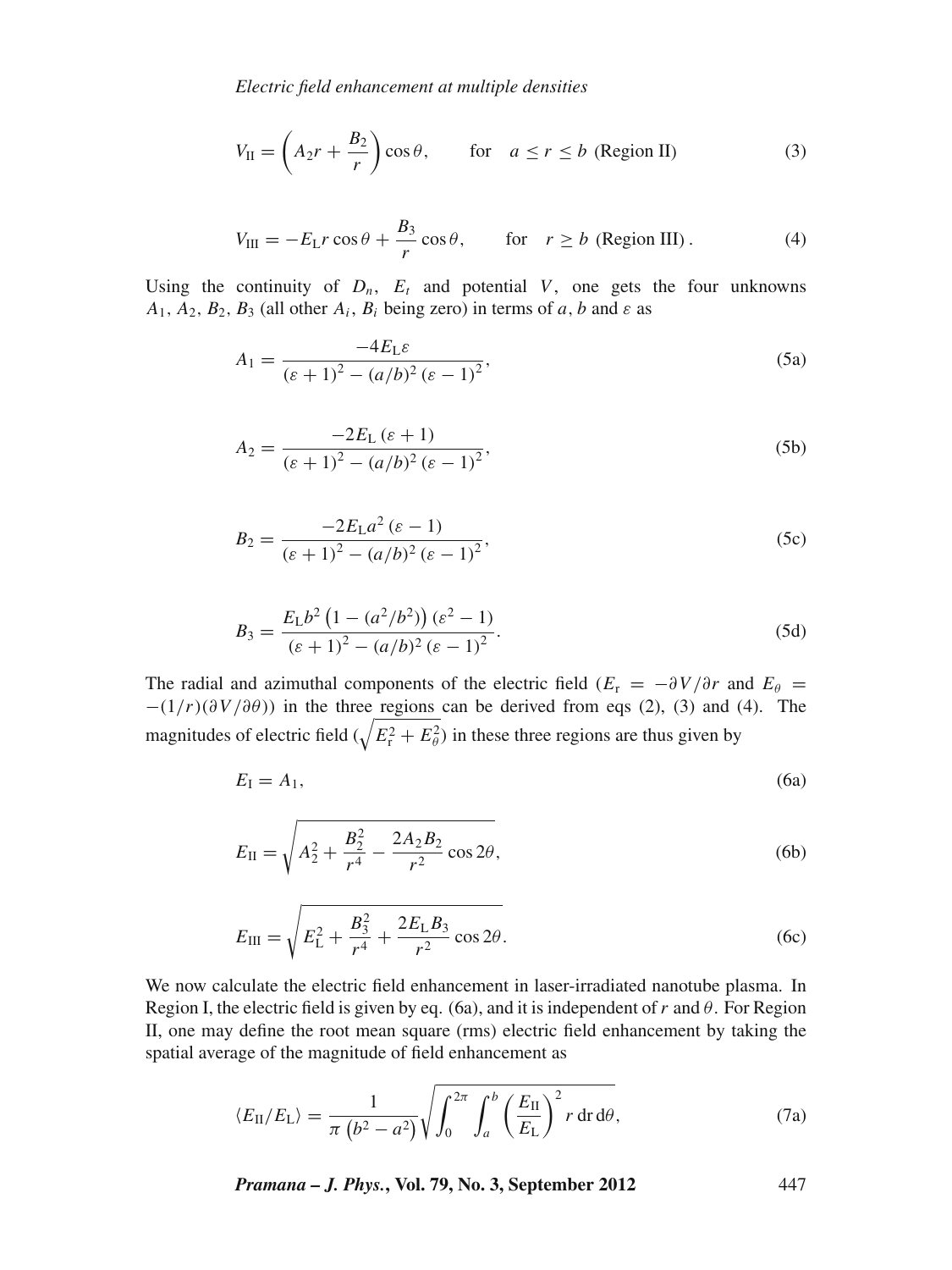*U Chakra*v*arty, P A Naik and P D Gupta*

$$
=\frac{1}{E_{\rm L}}\sqrt{A_2^2 + \frac{B_2^2}{a^2 b^2}}.\tag{7b}
$$

For a nanorod  $(a = 0)$ , the above equations provide the electric field inside the nanorod to be  $2E_L/(\varepsilon + 1)$ , as expected [17,18]. By using the value of  $\varepsilon = 1 - n_e/n_c$ , where  $n_e$  is the electron density and  $n_c$  is the critical density, it is seen that the resonant field enhancement occurs at  $2n_c$ , in agreement with the earlier reported results [17–19].

Next, we may note from eqs (6a) and (7b), together with eqs (5a)–(5c), that the electric fields in Regions I and II will peak for certain values of (*a*/*b*) given by

$$
\frac{a}{b} = \pm \left(\frac{\varepsilon + 1}{\varepsilon - 1}\right). \tag{8}
$$

Therefore, the field enhancement in the case of nanotube plasma occurs at two densities:

$$
n_{\rm H} = \frac{2n_{\rm c}}{1 - (a/b)},\tag{9}
$$

$$
n_{\rm L} = \frac{2n_{\rm c}}{1 + (a/b)}.\tag{10}
$$

It may be seen from eq. (9) that the higher resonance density  $(n<sub>H</sub>)$  can be increased by choosing a nanotube of smaller wall thickness. This is in contrast with the case of solid clusters and nanorods, where the field enhancement occurs only in the vicinity of  $3n_c$  and  $2n_c$  respectively.

#### **3. Results and discussion**

From the preceding section, it is clear that the field enhancement depends on the ratio of the instantaneous inner and outer radii of the laser-irradiated nanotubes and the instantaneous dielectric constant of the plasma. First, one calculates the field enhancement factor during the ionization phase of laser–nanotube interaction where the electron density of the nanotube plasma monotonically increases as the laser pulse intensity increases. The nanotube gets ionized up to the solid density with no expansion (i.e. the initial inner and outer radii are  $a_0$  and  $b_0$ ) [13,19,43]. This is a valid assumption since the optical field ionization and tunnel ionization are instantaneous processes. Figure 1 shows the root mean square (rms) field enhancement during the ionization phase of laser-irradiated nanotubes of different degrees of hollowness (which is defined as the ratio of the initial inner and outer radii) subject to the condition that  $b_0 \ll \lambda$ , the assumption under which the Laplace equation was solved. For this calculation, one uses eq. (7b) and the value of  $\varepsilon$  is varied since  $n_e/n_c$  varies from 0 to 40 ( $n_0/n_c$  is taken as 40 for Ti:sapphire laser (800 nm) irradiation of CNTs). Four values of degree of hollowness (0, 0.5, 0.75 and 0.95) were chosen. It is seen from figure 1 that, for a nanorod, there is a single resonance at  $2n_c$ , and also the electric field is highly shielded as the electron density increases and approaches the solid density. It can also be seen that nanotubes show two resonances during ionization. To obtain a high electric field enhancement at a higher electron density, it is desirable to choose a nanotube with greater degree of hollowness. This brings out an important point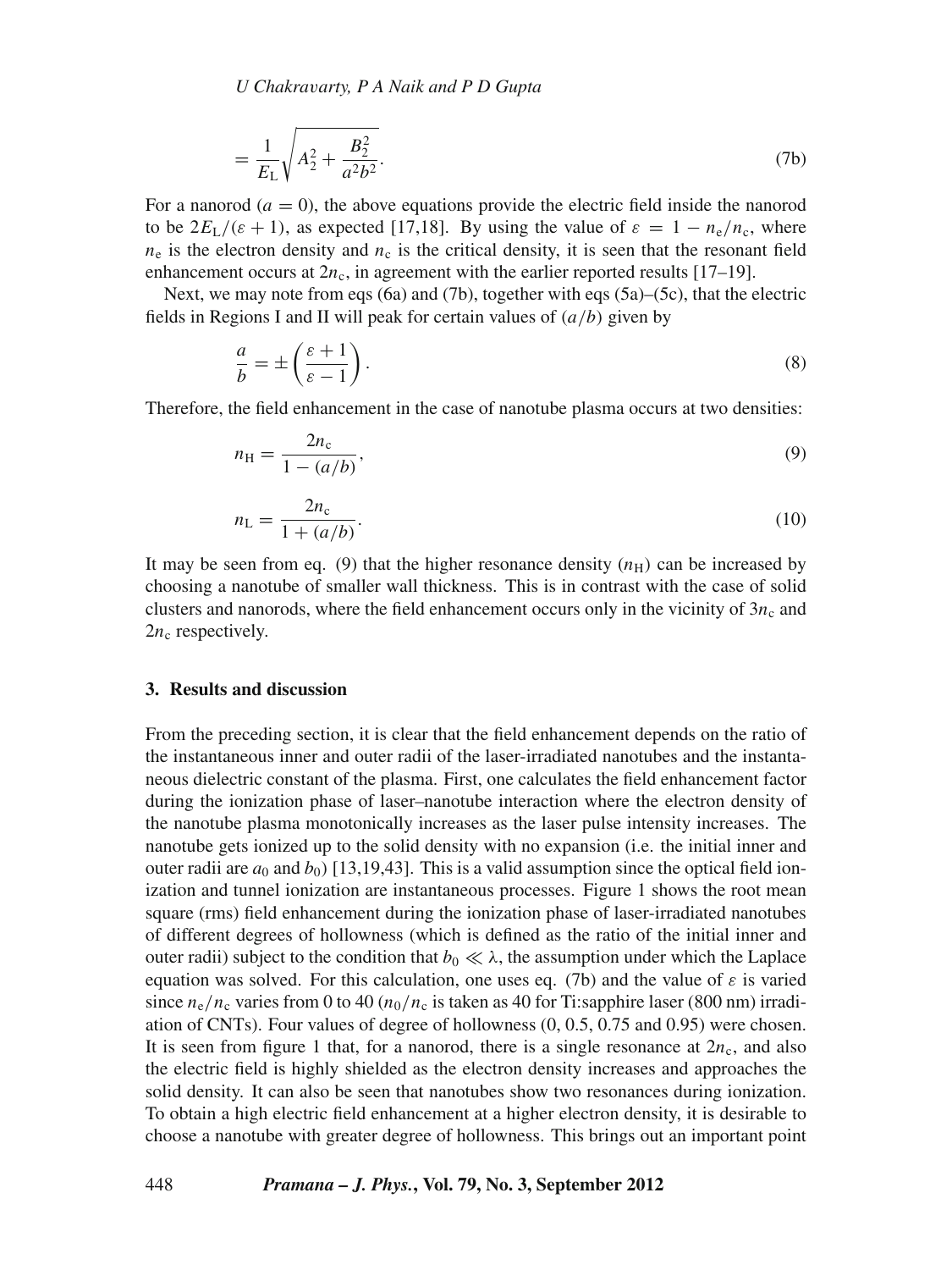

**Figure 1.** RMS field enhancement during the ionization phase of laser-irradiated nanotube plasma for fixed values of inner to outer radii nanotubes of different degrees of hollowness  $(a_0/b_0)$ .

in the perspective of the spherical clusters and nanorods where the resonance condition  $(3n_c, 2n_c)$  is met near the foot of laser pulse during the ionization phase. However, since the resonance is reached at low laser intensity (near the foot of the pulse), this resonance is of less significance [23,38]. It is desirable to meet the resonance condition at the peak of the laser pulse. If the resonance density is enhanced by choosing a hollow nanostructure, the resonance condition can be met when the applied field is also high [13,24,25,27]. Therefore, even in the ionization phase, one can make the resonance happen near the peak of the pulse so that it will have a significant role in the interaction with the nanotube.

Next, for the other phase of laser–nanotube interaction where one considers the hydrodynamic evolution, one can consider a zero time to mark the onset of expansion and variation of inner and outer radii of the nanotube with time. One can define the zero time as the time when the nanotube plasma is ionized up to the solid density  $n_0$  assuming no expansion has occurred (i.e. the initial inner and outer radii are at  $a_0$  and  $b_0$ ) [13,19,43]. For calculating the initial value of  $\varepsilon$ ,  $n_0/n_c$  is taken as 40. This will help in identifying the class of nanotubes with same degree of hollowness  $(a_0/b_0)$  for maximum initial field enhancement. Figure 2 shows variation of the initial field enhancement factor with the degree of hollowness  $(a_0/b_0)$  in Regions I and II. The value of  $a_0/b_0$  lies between 0 and 1, for a nanorod having the degree of hollowness  $a_0/b_0 = 0$ . It is clearly seen that for a nanorod the field is highly shielded. It is also seen that the field in Region I is higher than that in Region II. Further, for smaller values of  $a_0/b_0$ , there is a shielding of the applied electric field. However, as the degree of hollowness increases, field enhancement occurs. The maximum enhancement occurs for

$$
\frac{a_0}{b_0} = \frac{n_0 - 2n_c}{n_0}.\tag{11}
$$

As can be seen from eq. (9), this condition corresponds to the occurrence of the highdensity resonance at the solid density  $n_0$ . Beyond this value of  $a_0/b_0$ , the field enhancement starts reducing.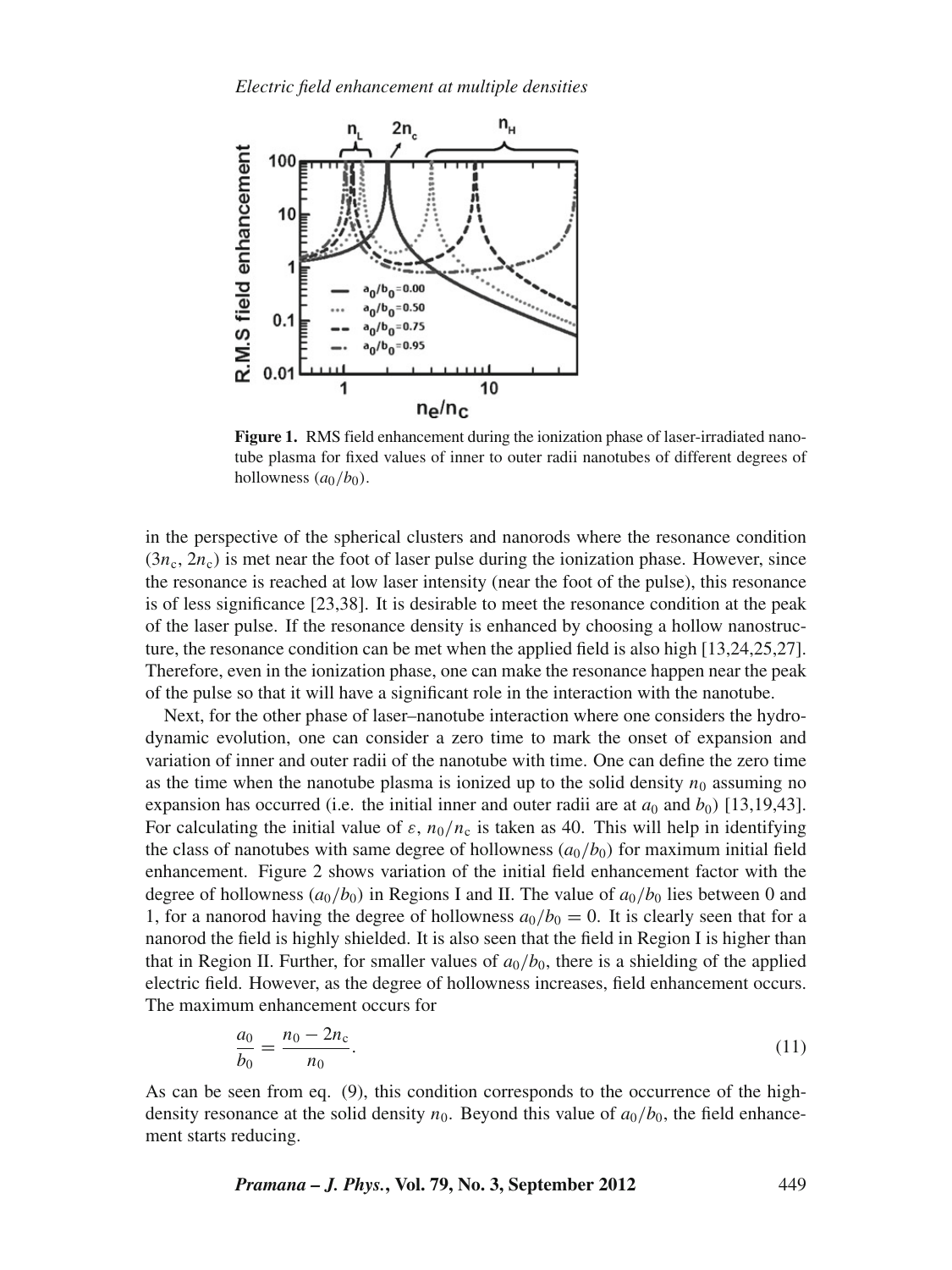

**Figure 2.** Initial field enhancement factor as a function of  $a_0/b_0$  in two regions of the nanotube: (Region I) dotted curve  $(r < a_0)$ , (Region II) solid curve  $(a_0 < r < b_0)$ . Maximum initial field enhancement occurs for  $(a_0/b_0) = (n_0 - 2n_c)/n_0$ .

Now we examine the temporal evolution of the rms electric field during the expansion phase in the nanotube plasma and also estimate the time-scales of resonance, as was done for clusters or nanofibres [19,24,43]. This is done by assuming constant temperature. As the plasma expands along the density gradient (perpendicular to the nanotube axis), the instantaneous inner radius *a* decreases and is  $= a_0 - c_s t$  and outer radius *b* increases and is  $= b_0+c_s$ *t*, where  $c_s = \sqrt{ZkT_e/M_i}$  is the plasma expansion speed and where  $M_i$  is the ion mass. The value of *c*<sup>s</sup> can be estimated from the work of Issac *et al* [44] who have done experiments on gas cluster using Ti:Sapphire laser with the duration ranging from 60 fs to 2 ps, and intensity up to  $10^{18}$  W/cm<sup>2</sup>. They have predicted a nearly constant electron temperature (between 1 and 2 keV) from experiments and simulations for the range of pulse duration in their experiments. Taking the typical value of plasma temperature of ∼1 keV from their work, we estimate *c*<sup>s</sup> to be ∼100 nm/ps [19]. Of course, *c*<sup>s</sup> will have some variation during the hydrodynamic expansion, but a constant value of  $c<sub>s</sub>$  for a given average electron temperature helps in predicting the time-scale at which the resonance would occur. For example, various experiments on spherical clusters and nanofibres have shown that an assumption of constant  $c<sub>s</sub>$  helps in predicting the resonance time-scales quite accurately [13,19]. Moreover, the simulations done by Ditmire *et al* [45] and Liu *et al* [26] show that the ion velocity  $c_s$  is extremely low initially during the ionization phase and after that it increases very rapidly when the electron density becomes close to solid density (this happens approximately near the peak of the laser pulse), and after this  $c<sub>s</sub>$  is almost constant. The electron density gradually decreases as the cluster expands with a variation discussed shortly. On the basis of this picture, it is a good approximation to consider the zero time as that time when the nanotube plasma is at solid density  $n_0$  with a given inner and outer radii  $a_0$  and  $b_0$  and then it starts expanding eventually leading to the monotonic decrease of the electron density [18,19,26,43].

An important point during the hydrodynamic expansion of the nanotube plasma is the 'void closure', i.e. when  $a = 0$ . The time required for void closure  $(t_v)$  is  $a_0/c_s$ . If the void closure occurs before the condition for high-density resonance is reached, one may term the nanotube as a 'thick' nanotube. On the other hand, if the void closure takes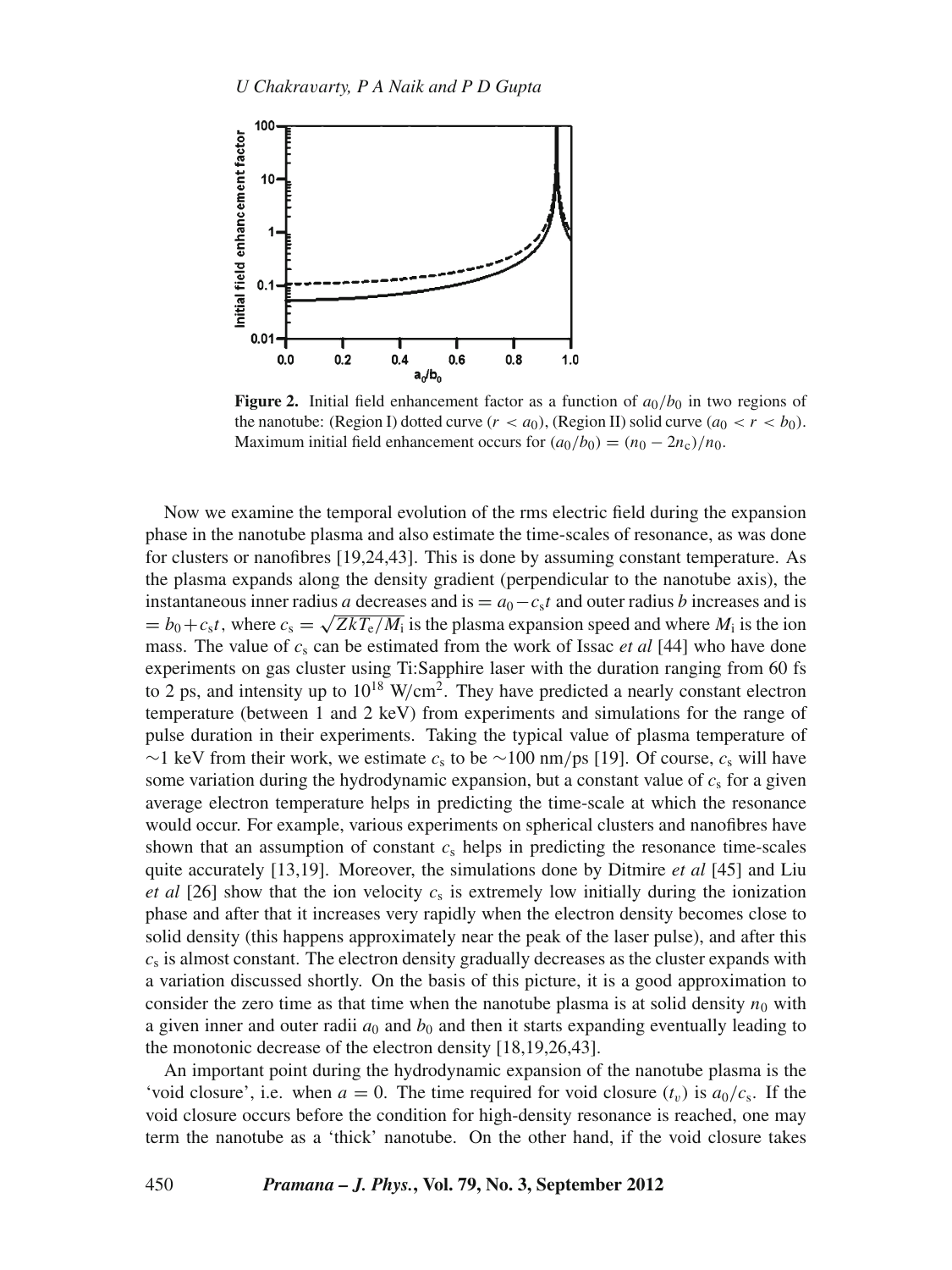place after the occurrence of high-density resonance, the nanotube may be referred to as a 'thin' nanotube. We first consider a thick nanotube. Before the void closure, the plasma density varies with time as  $n_e = n_0(b_0 - a_0)/(b_0 - a_0 + 2c_s t)$ , and after the void closure, it varies as  $n_e = n_0(b_0^2 - a_0^2)/(a_0 + b_0 + c_s \tau)^2$ , where  $\tau$  in the last expression is the time after void closure). Once the void closure occurs, the nanotube plasma behaves like a nanorod which will show resonance at  $2n_c$ . Next, in the case of a thin nanotube, the time taken by the nanotube plasma to reach the high density  $(n_H)$  resonance is

$$
t_{\rm H} = \frac{1}{c_{\rm s}} \left[ (b_0 - a_0) \frac{n_0}{2n_{\rm c}} - b_0 \right].
$$

By comparing this time with the time of void closure, it is easily seen that the highdensity resonance will occur before void closure if  $(a_0/b_0) > (n_0 - 2n_c)/(n_0 + 2n_c)$ . Further, in a real situation,  $t_H > 0$ . This implies that  $(a_0/b_0) < (n_0 - 2n_c)/n_0$ . It can be shown that if this condition is satisfied, then the low-density  $(n<sub>L</sub>)$  resonance also occurs before the void closure. Therefore, two resonances occur only when

$$
\frac{n_0 - 2n_c}{n_0 + 2n_c} < \frac{a_0}{b_0} < \frac{n_0 - 2n_c}{n_0}.
$$

In the thin nanotube category, we may identify two particular situations, viz.  $(a_0/b_0)$  =  $(n_0 - 2n_c)/n_0$  as in eq. (11), and the other being  $(a_0/b_0) > (n_0 - 2n_c)/n_0$ . As seen from figure 2 and discussed earlier, the first condition  $(a_0/b_0) = (n_0 - 2n_c)/n_0$  corresponds to the occurrence of high-density resonance at the solid density. Such a nanotube may be referred to as 'resonant' nanotube. Finally, when  $(a_0/b_0) > (n_0 - 2n_c)/n_0$ , the highdensity resonance does not occur at all, and only the low-density resonance condition is fulfilled. We may refer to such a nanotube as 'ultrathin'. Thus, the nanotubes can be categorized as:

Thick nanotube:

$$
0 < \frac{a_0}{b_0} < \frac{n_0 - 2n_c}{n_0 + 2n_c}.\tag{12}
$$

Thin nanotube:

$$
\frac{n_0 - 2n_c}{n_0 + 2n_c} < \frac{a_0}{b_0} < \frac{n_0 - 2n_c}{n_0}.\tag{13}
$$

Ultrathin nanotube:

$$
\frac{a_0}{b_0} > \frac{n_0 - 2n_c}{n_0}.\tag{14}
$$

Resonant nanotube:

$$
\frac{a_0}{b_0} = \frac{n_0 - 2n_c}{n_0}.\tag{15}
$$

Using eqs (5b), (5c) and (7b), one can plot the rms electric field enhancement evolution for nanotubes with initial inner and outer radii  $a_0$  and  $b_0$  respectively, while they expand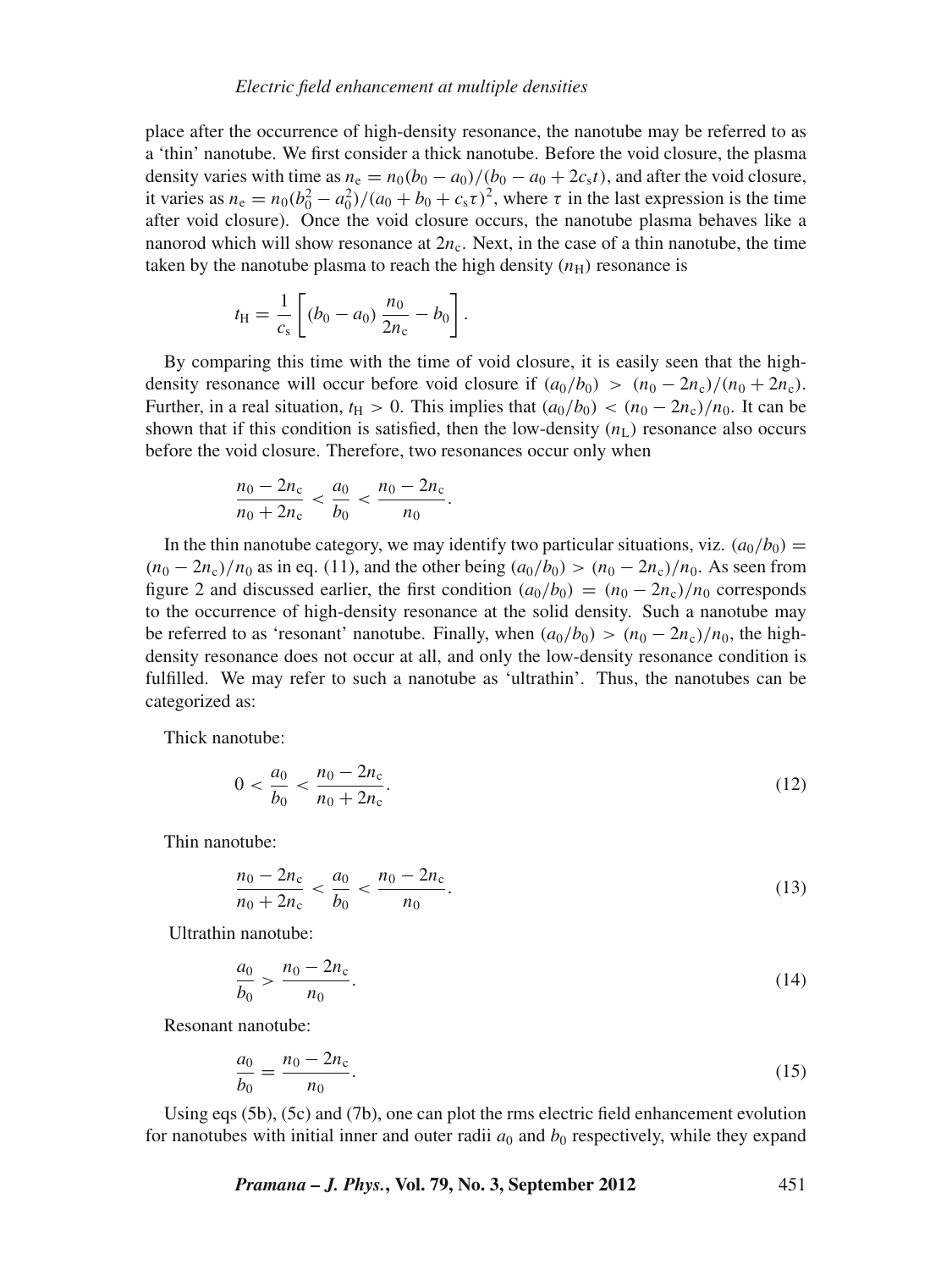after being irradiated by an intense ultrashort laser pulse. The initial maximum plasma electron density is chosen as  $n_0/n_c = 40$  and the expansion speed  $c_s = 100$  nm/ps [44]. We also take into account the fact that hydrodynamic evolution causes the instantaneous inner radius *a* to decrease as  $a_0 - c_s t$  and outer radius *b* to increase as  $b_0 + c_s t$  and this causes the decrease of electron density and the dielectric constant  $(\varepsilon)$  modifies accordingly. Figure 3 shows the calculated variation of the rms electric field enhancement in Region II for thick and thin carbon nanotubes. Figure 3a depicts the case of a thick nanotube  $(a_0 = 40 \text{ nm}, b_0 = 50 \text{ nm})$ , showing the occurrence of void closure at 400 fs, followed by  $2n_c$  resonance at 840 fs. Figure 3b shows the electric field evolution for a thin nanotube ( $a_0 = 47$  nm,  $b_0 = 50$  nm). It is noted that while for the thick nanotube there was an initial field shielding and the field enhancement occurred only near  $2n_c$ , the field inside the thin nanotube is highly enhanced from the very beginning of heating and expansion and the enhancement takes place throughout the expansion of the nanotube. The high (H) and low (L) density resonances are observed at 100 fs and 335 fs respectively, prior to the void closure (V) at 470 fs. Figure 3c shows the electric field evolution for ultrathin nanotube ( $a_0 = 48$  nm,  $b_0 = 50$  nm). It shows the occurrence of the lowdensity resonance (L) at 250 fs, while the void closure (V) occurs at 480 fs. Like the



**Figure 3.** Time evolution of the electric field in nanotubes of different sizes: (**a**) Thin nanotube, (**b**) thick nanotube, (**c**) ultrathin nanotube and (**d**) resonant nanotube (all for  $n_0/n_c = 40$ ,  $c_s = 100$  nm/ps). The points H, L and V indicate the time corresponding to the occurrence of higher-density resonance, lower-density resonance and void closure respectively.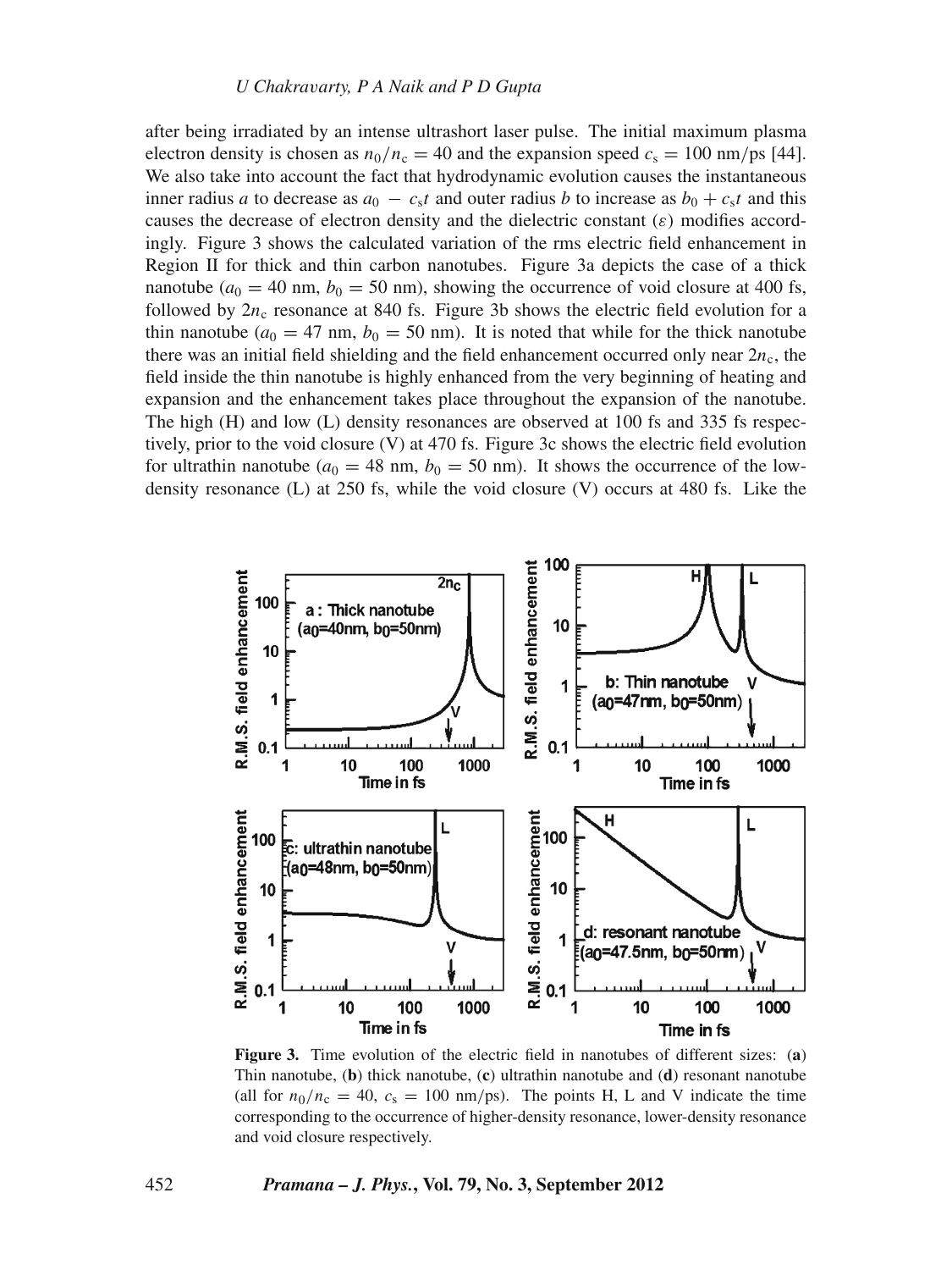thin nanotube, even in ultrathin nanotube the field enhancement exists at all instants of the expansion. Finally, figure 3d shows the electric field evolution of a resonant nanotube  $(a_0 = 47.5 \text{ nm}, b_0 = 50)$ . It is seen that the high-density resonance (H) occurs over an extended time period from the beginning. The low-density resonance (L) occurs at 295 fs and void closure at 475 fs. Thus, in all the cases of thin nanotube, there is a greater field enhancement compared to the thick nanotube.

An important aspect of the nanotube–laser interaction is the fact that as the nanotube (with appropriate choice of  $a_0$  and  $b_0$ ) expands, the higher density resonance will progressively occur at lower densities, so that the resonance condition can be sustained over a longer time. This is clearly seen in figure 4 which depicts the time evolution of the resonance densities of different nanotubes (thick, thin, ultrathin and resonant), plotted along with their density evolution for  $n_0/n_c = 40$  and  $c_s = 100$  nm/ps. The point of intersection of the decreasing nanotube density with evolving resonance density gives the time of occurrence of resonance. Figure 4a shows that the void closure (V) in the case of thick nanotube  $(a_0 = 40 \text{ nm}, b_0 = 50 \text{ nm})$  takes place before the occurrence of the resonance condition and the resonant density becomes  $2n<sub>c</sub>$ , like in a solid nanorod. In addition, the time duration over which the nanotube plasma density is close to the resonance density is small. Figure 4b for thin nanotube ( $a_0 = 47$  nm,  $b_0 = 50$  nm) shows the occurrence of both higher and lower density resonances (H,L) before the void closure (V) occurs. In



**Figure 4.** Time evolution of the nanotube density (solid curve) along with that of the higher resonance density (dotted curve) and the lower resonance density (dashed curve) for (**a**) thick, (**b**) thin, (**c**) ultrathin and (**d**) resonant nanotubes. The points H, L and V indicate the time corresponding to the occurrence of higher density resonance, lower density resonance and void closure respectively.

*Pramana – J. Phys.***, Vol. 79, No. 3, September 2012** 453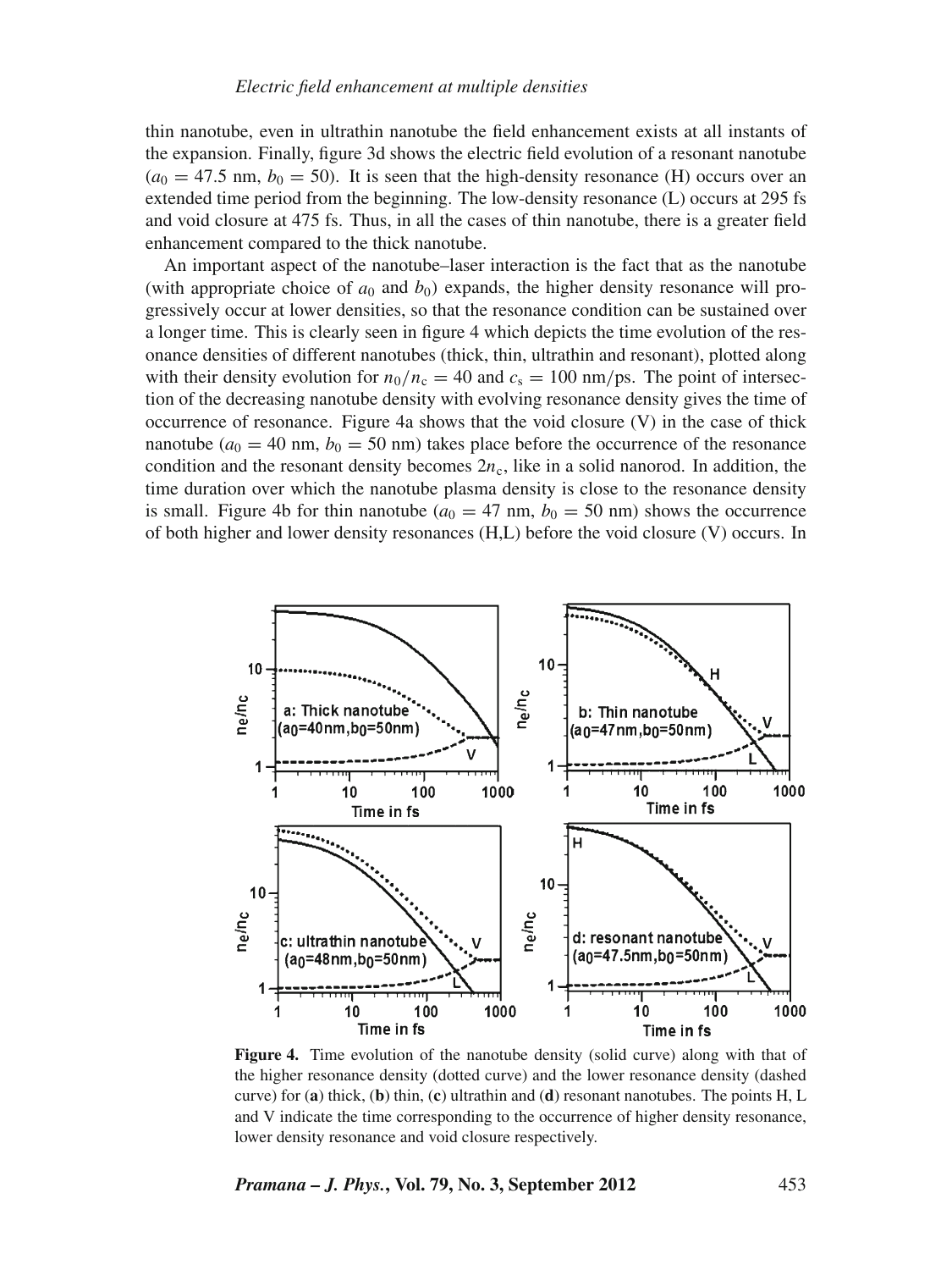this case, the plasma density remains in the vicinity of the high resonance density for a longer time. Figure 4c shows that in the case of ultrathin nanotube  $(a_0 = 48 \text{ nm}, b_0 = 100 \text{ nm})$ 50 nm), only the low-density resonance (L) takes place before void closure (V) and the resonance condition is met over a small time. Figure 4d shows that in the case of 'resonant' nanotube ( $a_0 = 47.5$  nm,  $b_0 = 50$  nm), the high-density resonance starts from the very onset of expansion, and the resonance continues for a very long time compared to the other categories of nanotubes. These figures (figures 4a–c) also show the number of resonances shown by thick, thin and ultrathin tubes, as were seen earlier in figures 3a–c. The overall analysis shows that the fact that the hollow structure has various advantages over clusters or nanorods as resonance density of a nanotube can be tuned close to the solid density and the resonance condition can be met for pulses shorter than 100 fs. In addition to this, there are resonances during the ionization and expansion phases, along with continued occurrence of high-density resonance for a nanotube with a particular degree of hollowness. Finally, since the electric field inside a structure governs the absorption, electron, ion and X-ray generation, large field enhancement in laser-irradiated nanotubes make them very interesting targets from the application point of view.

## **4. Conclusion**

In conclusion, we have studied the electric field enhancement inside the nanotube plasma irradiated by intense short pulse laser. The hollowness of the nanotubes determines the field enhancement and the electron density at which such structures exhibit resonance. It is found that a nanotube exhibits two resonances at two electron densities during the ionization phase. During the hydrodynamic expansion phase also, a thin nanotube exhibits resonant field enhancement at two densities (depending on its inner and outer radii). There exists a particular ratio of the inner to outer radii of the nanotube where the field enhancement starts right at the solid density which may continue for a much longer time as the higher resonance density and the nanotube density decrease simultaneously during the expansion of the heated nanotube. While detailed theoretical calculations and computer simulations may be necessary to obtain exact quantitative information, the physical effects are quite well illustrated by taking simple analytical treatment and typical parameters of laser–nanotube interaction. The observed features make nanotubes of appropriately chosen inner and outer radii an attractive target for efficient absorption of intense ultrashort laser pulses. It will also be interesting to study the interaction of nanotubes with an intense few-cycle laser pulse since the hydrodynamic motion is almost frozen in those time-scales and the pulse interacts with a solid density plasma. In general, these calculations can also be extended to design efficient carbon nanotubes-based field emitters.

## **Acknowledgements**

The authors acknowledge useful discussions with Ajeet Kumar, Usha Chakravarty and Shreekant Barnwal of RRCAT, India.

454 *Pramana – J. Phys.***, Vol. 79, No. 3, September 2012**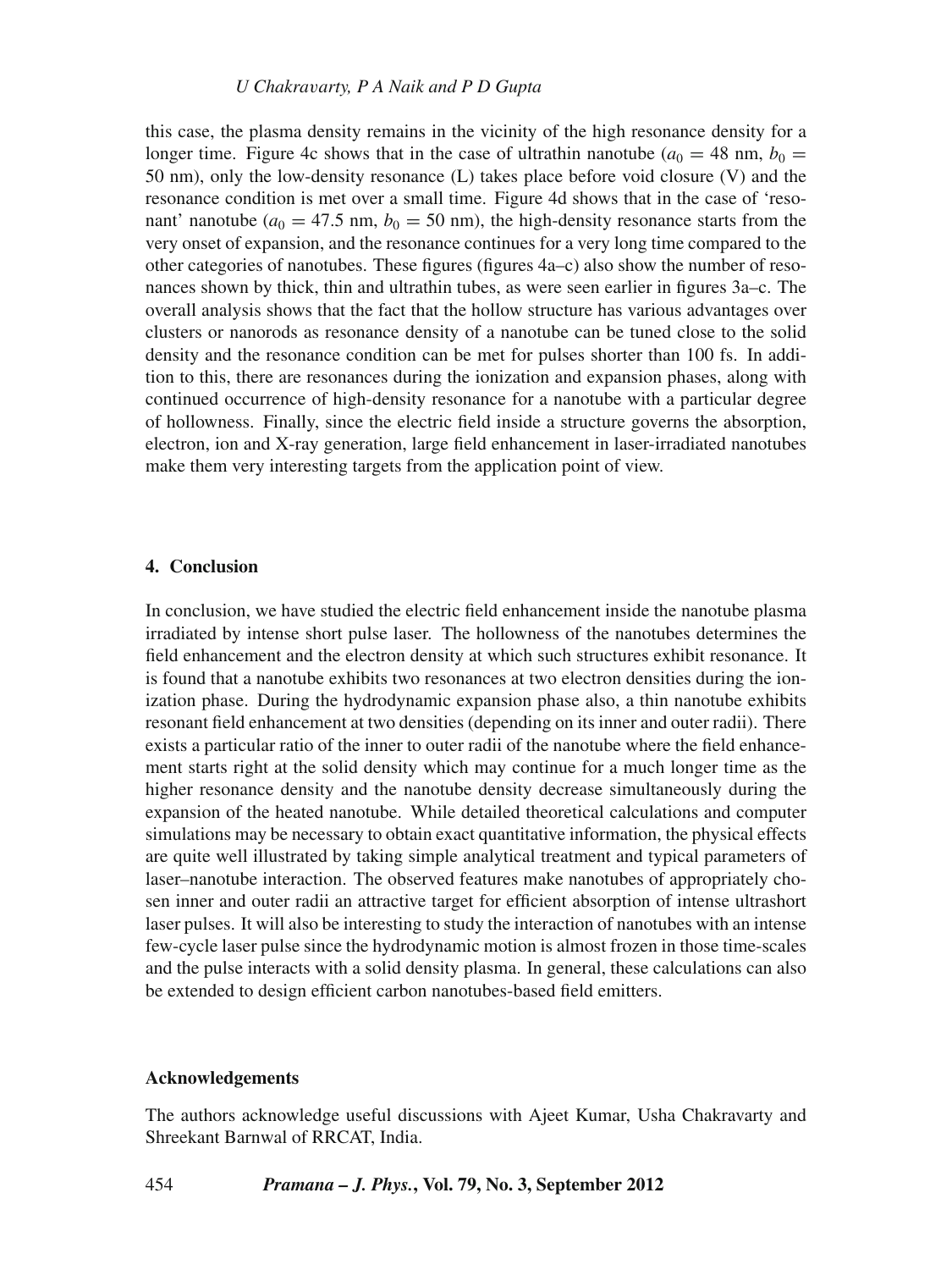### **References**

- [1] T Ditmire, R A Smith, J W G Tisch and M H R Hutchinson, *Phys. Re*v*. Lett.* **78**, 3121 (1997) B Ziaja, H Wabnitz, F Wang, E Weckert and T Möller, *Phys. Re*v*. Lett.* **102**, 205002 (2009)
- [2] T Palchan, S Peckerand, Z Henis, S Eisenmann and A Zigler, *Appl. Phys. Lett.* **90**, 041501 (2007)

G Kulcsar, D AlMawlawi, F W Bundnik, P R Herman, M Moskovits, L Zhao and R S Marjoribanks, *Phys. Re*v*. Lett.* **84**, 5149 (2000)

- [3] M M Murnane, H C Kapteyn, S P Gordon, J Bokor and E N Glytsis, *Appl. Phys. Lett.* **62**, 1068 (1993)
- [4] F Dorchies, F Blasco, C Bonté, T Caillaud, C Fourment and O Peyrusse, *Phys. Re*v*. Lett.* **100**, 205002 (2008)
- [5] A Zigler, T Palchan, N Bruner, E Schleifer, S Eisenmann, M Botton, Z Henis, S A Pikuz, A Y Faenov Jr, D Gordon and P Sprangle, *Phys. Re*v*. Lett.* **106**, 134801 (2011)
- [6] T Ditmire, J Zweiback, V P Yanovsky, T E Cowan, G Hays and K B Wharton, *Nature* **398**, 489 (1999)
- [7] Y L Shao, T Ditmire, J W G Tisch, E Springate, J P Marangos and M H R Hutchinson, *Phys. Re*v*. Lett.* **77**, 319007 (1996)
- [8] A McPherson, B D Thompson, A B Borisov, K Boyer and C K Rhodes, *Nature* **370**, 631 (1994)
- [9] E M Snyder, S A Buzza and A W Castleman, *Phys. Re*v*. Lett.* **77**, 3347 (1996)
- [10] U Saalmann and J M Rost, *Phys. Re*v*. Lett.* **91**, 223401 (2003)
- [11] T Ditmire, J W G Tisch, E Springate, M B Mason, N Hay, R A Smith, J Marangos and M H R Hutchinson, *Nature* **386**, 54 (1997)
- [12] T Ditmire, T Donnelly, A M Rubenchik, R W Falcone and M D Perry, *Phys. Re*v*.* **A53**, 3379 (1996)
- [13] J Zweiback, T Ditmire and M D Perry, *Phys. Re*v*.* **A59**, R3166 (1999)
- [14] H Singhal, V Arora, P A Naik and P D Gupta, *Phys. Re*v*.* **A72**, 43201 (2005)
- [15] S Sailaja, R A Khan, P A Naik and P D Gupta, *IEEE Trans. Plasma Sci.* **33**, 1006 (2005)
- [16] A M Bystrov and V B Gildenburg, *Phys. Re*v*. Lett.* **103**, 083401 (2009)
- [17] G D Mahan, *Phys. Re*v*.* **B74**, 033407 (2006)
- [18] U Chakravarty, V Arora, J A Chakera, P A Naik, H Srivastava, P Tiwari, A Srivastava and P D Gupta, *J. Appl. Phys.* **109**, 053301 (2011)
- [19] U Chakravarty, P A Naik, B S Rao, V Arora, H Singhal, G M Bhalerao, A K Sinha, P Tiwari and P D Gupta, *Appl. Phys. B: Lasers and Optics* **103**, 571 (2011)
- [20] P P Rajeev, P Taneja, P Ayyub, A S Sandhu and G R Kumar, *Phys. Re*v*. Lett.* **90**, 115002 (2003)
- [21] S Kim, J Jin, Y J Kim, I Y Park, Y Kim and S W Kim, *Nature* **453**, 757 (2008)
- [22] S Bagchi, P P Kiran, M K Bhuyan, S Bose, P Ayyub, M Krishnamurthy and G R Kumar, *Appl. Phys. Lett.* **90**, 141502 (2007)
- [23] H M Milchberg, S J McNaught and E Parra, *Phys. Re*v*.* **E64**, 056402 (2001)
- [24] J Jha and M Krishnamurthy, *Appl. Phys. Lett.* **92**, 191108 (2008)
- [25] E Parra, I Alexeev, J Fan, K Y Kim, S J McNaught and H M Milchberg, *J. Opt. Soc. Am.* **B20**, 118 (2003)
- [26] J Liu, R Li, P Zhu, Z Xu and J Liu, *Phys. Re*v*.* **A64**, 033426 (2001)
- [27] F Dorchies, T Caillaud, F Blasco, C Bonté, H Jouin, S Micheau, B Pons and J Stevefelt, *Phys. Re*v*.* **E71**, 066410 (2005)
- [28] R A Ganeev, L B Elouga Bom, J Abdul-Hadi, M C H Wong, J P Brichta, V R Bhardwaj and T Ozaki, *Phys. Re*v*. Lett.* **102**, 013903 (2009)

*Pramana – J. Phys.***, Vol. 79, No. 3, September 2012** 455